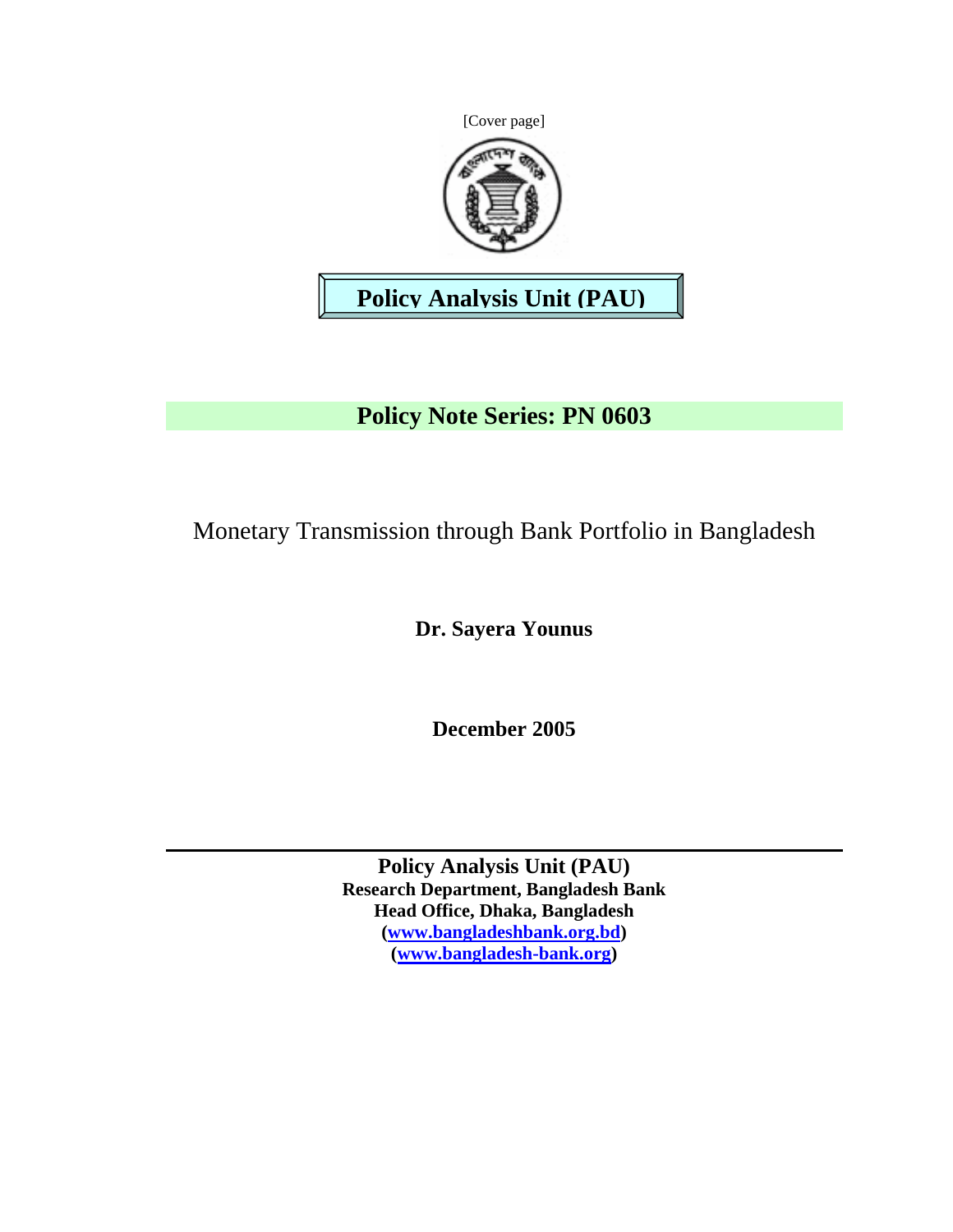

# **Policy Analysis Unit\* (PAU)**

## **Policy Note Series: PN 0603**

## **Monetary Transmission through Bank Portfolio in Bangladesh**

**Dr. Sayera Younus Research Economist Policy Analysis Unit Research Department Bangladesh Bank** 

## **December 2005**

### **Copyright © 2005 by Bangladesh Bank**

*\* The Bangladesh Bank (BB), in cooperation with the World Bank Institute (WBI), has formed the Policy Analysis Unit (PAU) within its Research Department in July 2005. The aim behind this initiative is to upgrade the capacity for research and policy analysis at BB. As part of its mandate PAU will prepare and publish, among other, several Policy Notes on macroeconomic issues every quarter. The precise topics of these Notes are chosen by the Resident Economic Adviser in consultation with the senior management of Bangladesh Bank. These papers are primarily intended as background documents for the policy guidance of the senior management of BB. Neither the Board of Directors nor the management of Bangladesh Bank, nor WBI, nor any agency of the Government of Bangladesh or the World Bank Group necessarily endorses any or all of the views expressed in these papers. The latter reflect views based on professional analysis carried out by the staff of the Policy Analysis Unit, and hence the usual caveat as to the veracity of research reports applies.*

[An electronic version of this paper is available at **www.bangladeshbank.org.bd/research/pau.html**]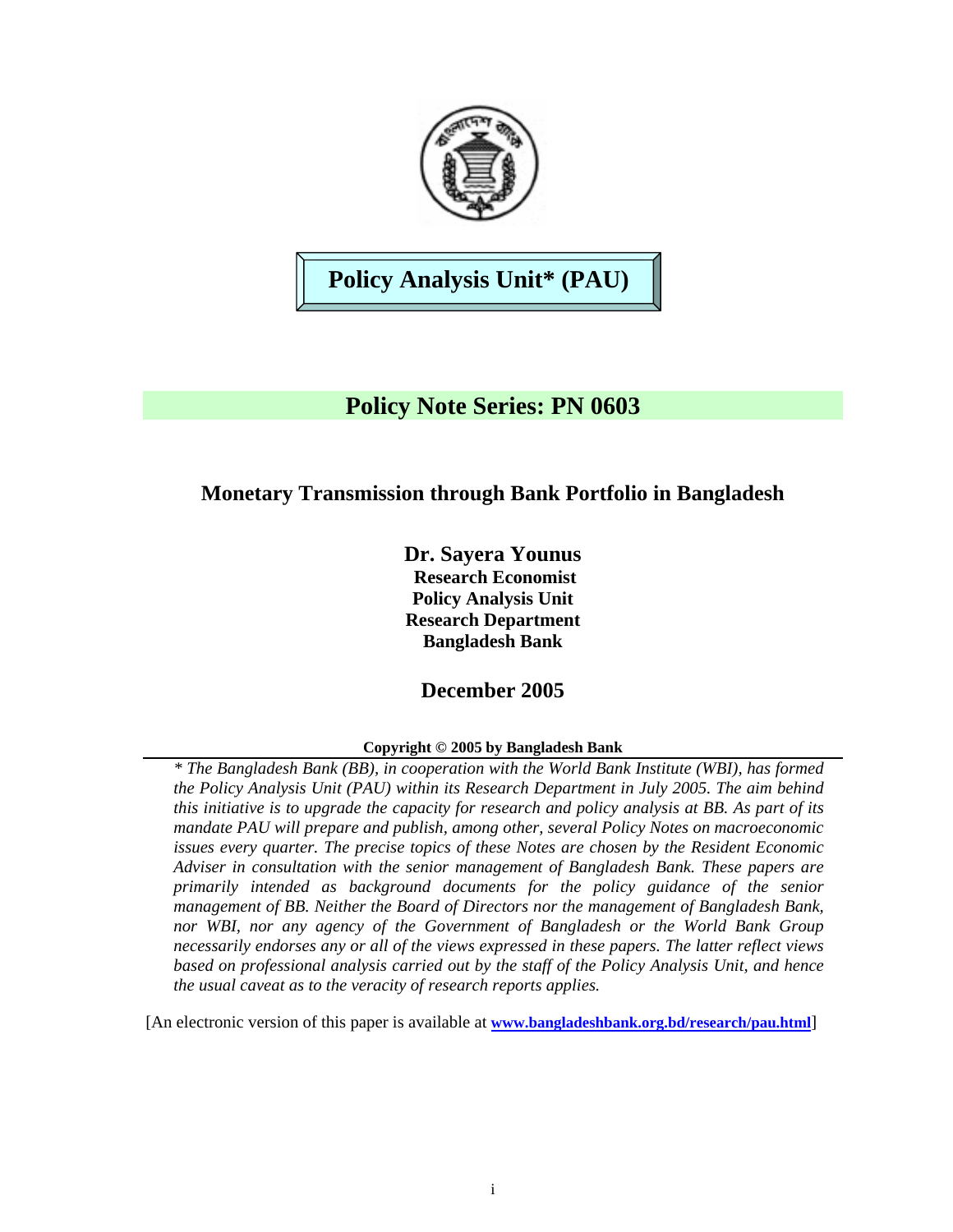## **Monetary Transmission through Bank Portfolio in Bangladesh <sup>1</sup> -Dr. Sayera Younus**

#### **Abstract**

This paper examines whether monetary policy transmits through bank assets or liabilities or both. This is an important policy issue since in order to know the effectiveness of monetary policy it is necessary to identify the channel through which policy affects the macroeconomic variables. The sample period covered in this study is 1976:3 to 2004:1. Quarterly data are employed to see the trend and correlation among the monetary policy (as measured by the broad money supply M2, bank deposits or credit) and other macroeconomic variables e.g., the nominal exchange rate and real GDP growth in Bangladesh. Monetary policy as measured by M2 shows close relationship with bank deposits and credit. In other words, the correlation matrix and trend analysis shows that both the money channel and the credit channel operate in Bangladesh. This implies that if the monetary authority wants to influence the price level and the real economic activity they can do so by controlling either or both bank deposits and credit.

l

<sup>&</sup>lt;sup>1</sup> The author of this report, Dr. Sayera Younus is Research Economist and Joint Director at the Research Department of Bangladesh Bank, Head office, Dhaka, Email: sayera33@yahoo.com. The author would like to thank Professor Syed M. Ahsan for his valuable comments and suggestions in the earlier versions of this report. However, any remaining errors are the author's own.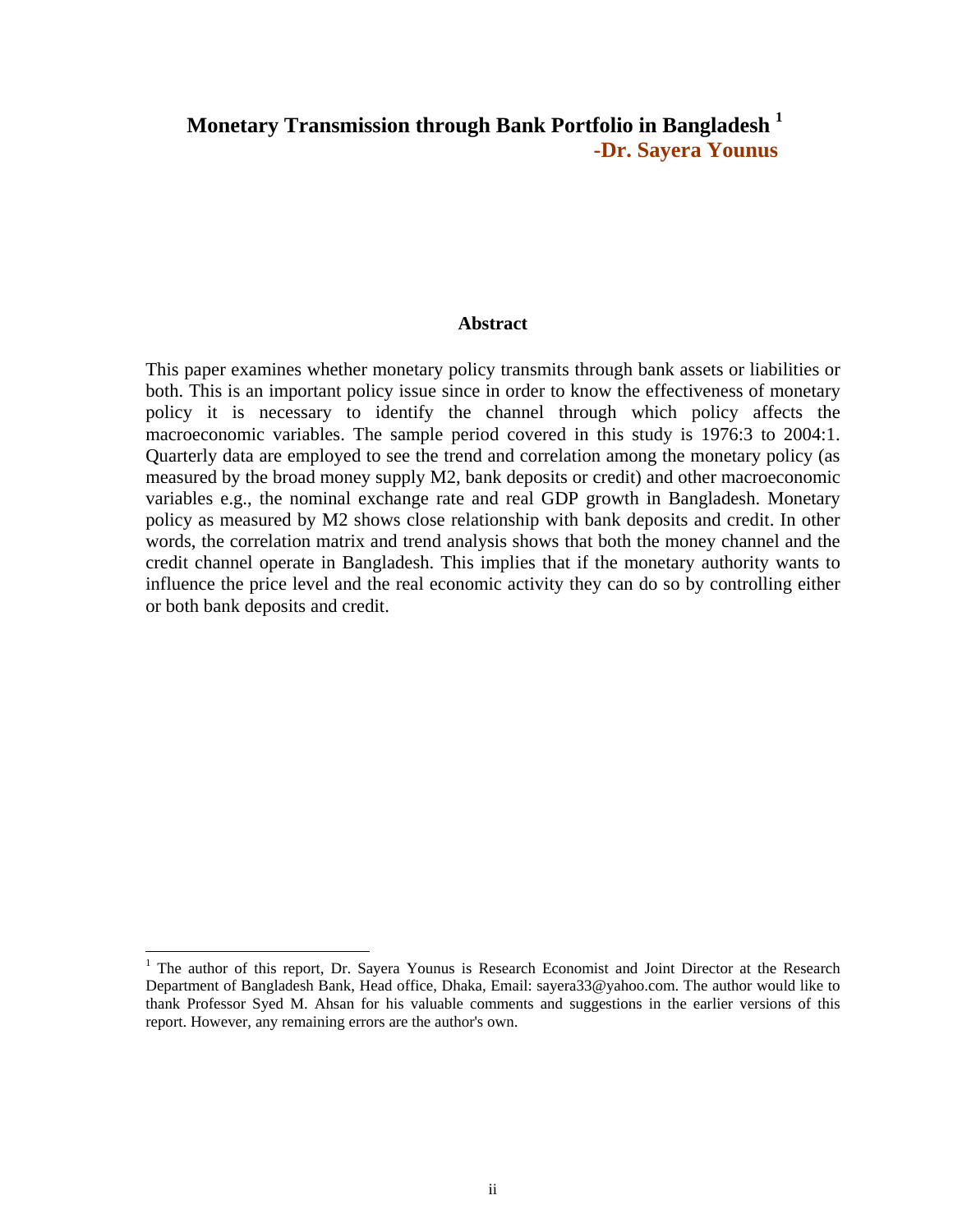#### **Monetary Transmission through Bank Portfolio in Bangladesh**

#### **Introduction**

Banks play an important role in the monetary transmission process by intermediating and facilitating monetary lending, borrowing and other financial transactions. To understand the impact of monetary policy on economic activity in Bangladesh, therefore, it is necessary to study the role of commercial banking system on monetary transmission mechanisms. Whether monetary policy transmits through banks' assets (credit channel) or liabilities (money channel) is currently under debate. It is difficult to separate the money channel from the credit channel, because, following an expansionary monetary policy, bank reserves increase in both cases. This, in turn, increases bank liabilities i.e., deposits and bank assets through loan and securities. Therefore, the channel through which monetary policy transmits to the economy is not easy to identify. It may be due to the money channel, or due to credit channel, or both.

 According to Walsh (1998, p.285), under the traditional money view, following an expansionary monetary policy, when banks' reserves increase, interest rates fall, which stimulates consumption and investment decisions by households and firms. This reflects the adjustments on the liability side of the banking sector's balance sheet by increasing the demand for money. However, two conditions must be satisfied for the existence of a money channel: (1) stickiness of price, so that the monetary innovation can affect real money balances, and (2) short-term interest rates must influence long-term interest rates, which could further influence investment decisions. Walsh (1998, p.286) argued that, under the credit view, following an expansionary monetary policy, banks' reserves increase too. If there is no close substitute for bank credit an increase in banks' reserves will be reflected by an increase in bank credit, which is on the asset side of the balance sheet. However, if there are close substitutes and banks fail to offset the decline in reserves through securities holding or raising fund by issuing non reservable liabilities (CD's) then bank lending must contract (Walsh, 1998, p.286).

 Bernanke and Blinder (1988), on the other hand, suggests that the central bank should look at both money and credit aggregates when judging a policy's impact, because he argues, when both money and credit are growing strongly or slowly then it is logical to think that the economy is growing strongly or slowly respectively. However, if money and credit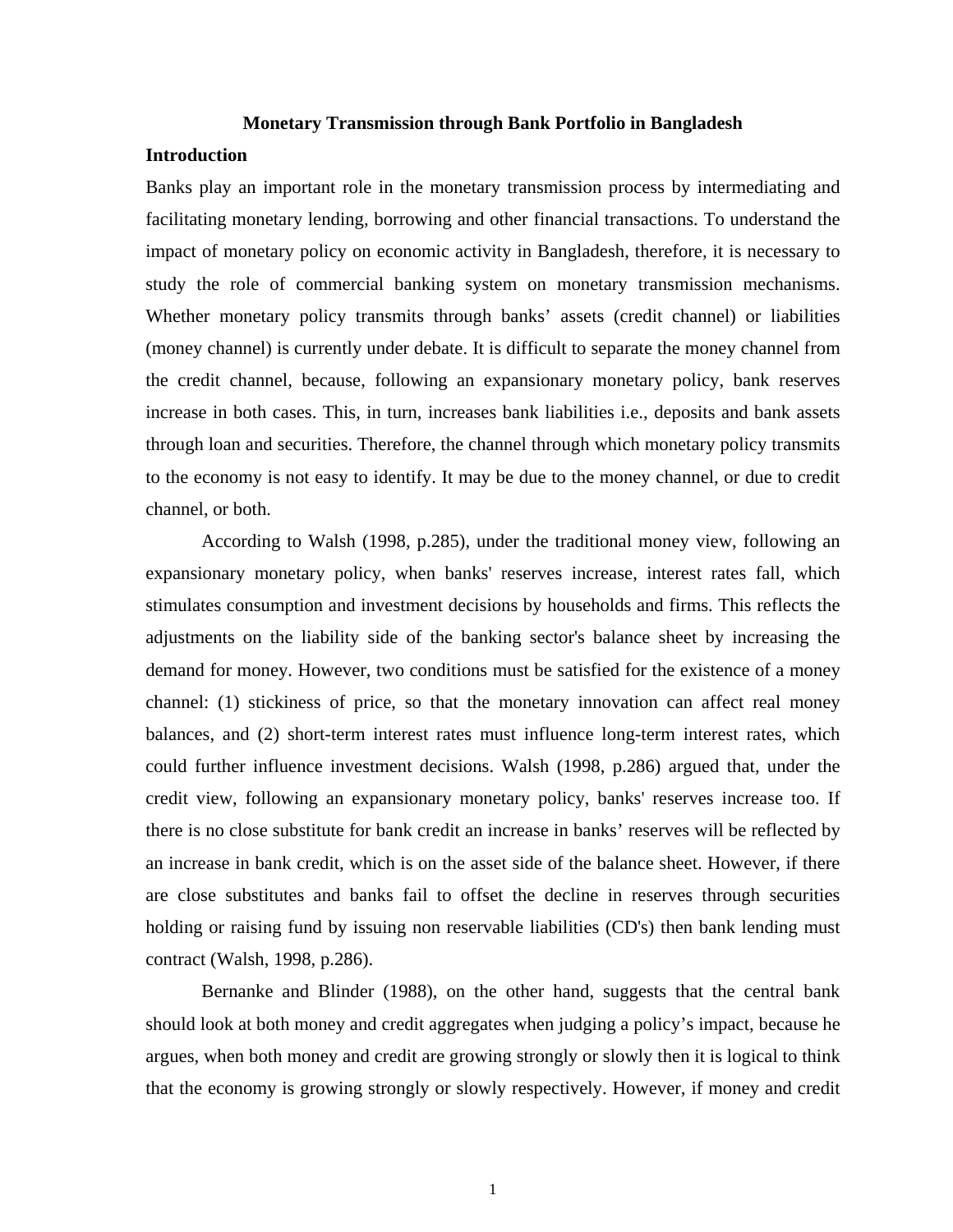are sending conflicting signals, then the central bank should concentrate more on credit than money due to its closer link with the aggregate spending.

 With a view to understanding the effectiveness of the monetary policy in Bangladesh this study examines the impact of monetary policy on bank portfolios, i.e., on the assets and the liabilities, channel through which monetary policy transmits to the economy. Though this study does not examine the monetary transmission mechanism by incorporating imperfect information into the credit channel, it is evident from the recent experience on commercial banks in Bangladesh (nationalized and private) that all banks have been suffering substantially from the default of loans by borrowers. The total default loan rate of all banks was 33.49% (of total loans) in 1997, 40.65% in 1998, 41.11% in 1999 and 34.92% in 2000. Recently, the non-performing loan came down to  $17\%$  in  $2004$ <sup>2</sup>. The problem of loan default in Bangladesh is due to three factors: (1) information problems in the form of moral hazard, adverse selection, or monitoring cost of commercial banks in selecting borrowers; (2) the lack of legal actions against defaulters (because a major portion of the loans goes to the influential businessmen, politicians, and insiders; (3) the government's practice of debt forgiveness which encourages non-payment of debt in Bangladesh.

 Due to the alarming extent of non-performing loans, some banks have been unable to make their operations profitable. Most commercial banks have been suffering from capital deficiencies. Therefore, there is a possibility that the default problem of borrowers may force commercial banks in Bangladesh to ration credit. This may prevent interest rates from falling following an expansionary monetary policy, which causes bank credit, deposits and economic activity to remain unchanged or even fall following a monetary expansion. This would lead to an insensitivity of economic activity to monetary policy changes. Nevertheless this study does attempt to identify the channels through which monetary policy transmits to the economy in Bangladesh.

l

<sup>2</sup> Source: Staff Reporter, "Banking Sector Plagued by Poor Loan Recovery," *Bangladesh Shangbad Shangstha,* Dhaka, Bangladesh.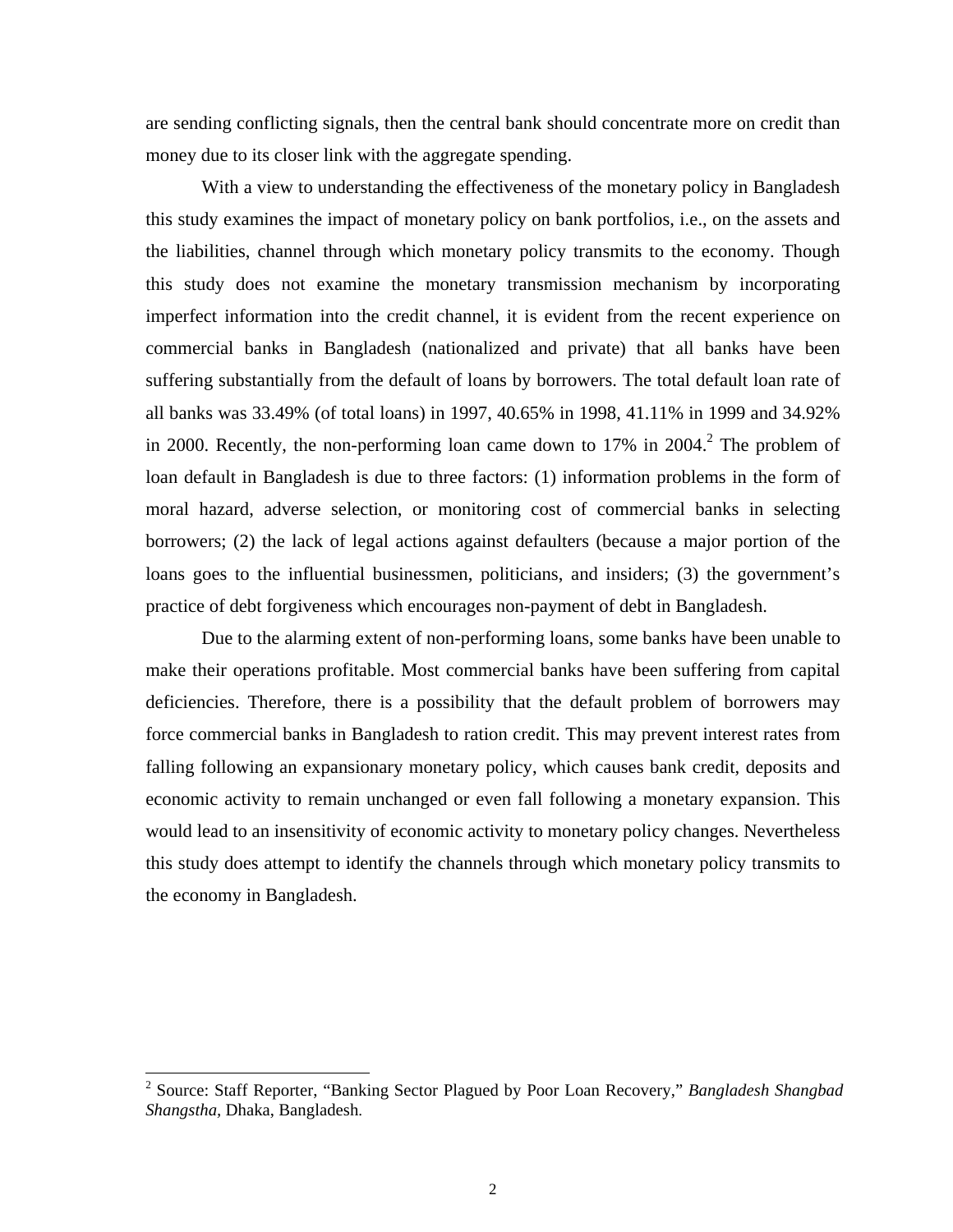#### **2. Evidence from Bangladesh Data**

The sample period covered in this study is from 1976:3 to 2004:1. Quarterly data are employed to see the trend<sup>3</sup> among the monetary policy (as measured by the broad money supply M2, bank deposits, credit) and other macroeconomic variables (e.g., the nominal exchange rate and real GDP growth)<sup>4</sup> in Bangladesh. This study uses graph and correlation matrix to analyze the relationship between money supply growth and macroeconomic variables. The variables are as follows: GRM2=the growth rate of broad money supply (M2); GRTD=the growth rate of total deposits in the banking sector; GRCPS=the growth rate of total credit to the private sector by the financial institutions; GRCGS=the growth rate of total credit to the government sector by the financial institutions; GRY=the growth rate of real gross domestic product (GDP); GNER=the growth rate of nominal exchange rate. Seasonally unadjusted data are used for all the variables. All the variables are in the growth form.

#### **3. Evidence from the Correlation Matrix**

l

The following correlation matrix shows the correlation between money supply growth and growth in the other macroeconomic variables. It can be seen from correlation matrix that the correlation between money supply growth (GRM2) and growth in the credit to the private sector (GRCPS) and growth rate in the total deposits (GRTD) are very high during the sample period from 1984 to 1990. This implies that credit channel and money channel were more active during the sample period mentioned above compared to other periods. From the correlation matrix, it can also be seen that the correlation between money supply growth and growth rate in the nominal exchange rate (GNER) and growth to the government sector are not very strong in any period, which is also evident from the trend analysis.

<sup>&</sup>lt;sup>3</sup> However, in order to understand the transmission channel clearly we need to also use sophisticated econometric methods.

<sup>&</sup>lt;sup>4</sup> I would like to thank Dr. Akhtaruzzaman, Policy Analysis Unit, Research Department, Bangladesh Bank for providing me with the quarterly data of real GDP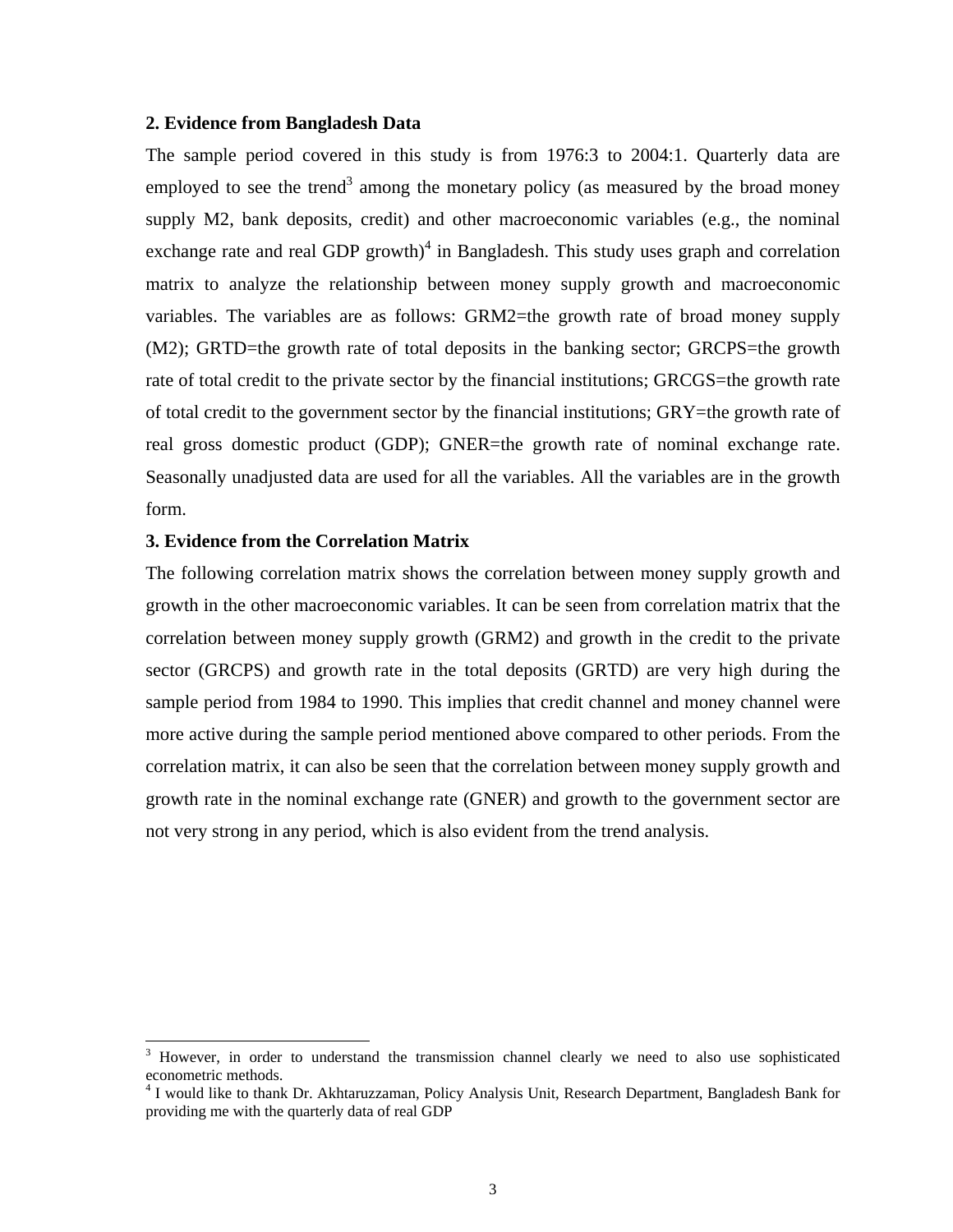#### **Table-1**

|                  | 1976-2004 | 1976-1990 | 1990-2004 | 1983-1990 |
|------------------|-----------|-----------|-----------|-----------|
|                  | GRM2      |           |           |           |
| <b>GRCPS</b>     | 0.74      | 0.69      | $-0.12$   | 0.85      |
| <b>GRCGS</b>     | 0.33      | 0.44      | 0.27      | 0.65      |
| <b>GRER</b>      | $-0.08$   | $-0.30$   | $-0.02$   | 0.07      |
| <b>GRTD</b>      | 0.99      | 0.98      | 0.96      | 0.99      |
| GRY1             | 0.11      | 0.17      | 0.16      | 0.24      |
| GRY <sub>2</sub> | 0.02      | 0.04      | 0.22      | 0.29      |
| GRY3             | $-0.04$   | $-0.02$   | 0.07      | 0.12      |
| GRY4             | $-0.09$   | $-0.09$   | 0.00      | 0.02      |

**Correlation Matrix** 

In order to see the lag effect of real sector, a lag of one to four (GRY1, GRY2, GRY3 and GRY4, respectively) of real GDP is examined. It is evident from the correlation matrix that the correlation between money supply growth (M2) and the growth of real GDP at lag one and two are higher during the period from 1983 to 1990 when financial sector reform started. But on the whole the money-real GDP correlations are not statistically significant.<sup>5</sup>

#### **4. Money supply and Credit to the Private Sector**

Figure 1 and 2 shows the relationship between money supply growth and growth in the credit to the private sector before the financial sector reform (1976:3-1990:4) and after reform (1991:1-2004:1) respectively. It can be seen from Figure-1 that money supply growth and growth in the credit to the private sector are following the same direction after 1984, while the pattern is irregular before 1984. This relationship is also supported by the correlation matrix, implying the existence of a strong credit channel during the period from 1976:1 to 1990:4. From Figure-2, it is evident that except few irregular patterns both series are following almost same direction particularly after 1995 to 2004. This relationship also confirm by the correlation matrix.

#### **5. Money Supply and Credit to the Government Sector**

l

From Figures-3 and 4, we can see the relationship between money supply growth and growth in the credit to the government sector are not following the same direction in most of

<sup>&</sup>lt;sup>5</sup> By assuming added noise in the quarterly real GDP data (since quarterly data is nothing but an interpolation of annual GDP data into quarterly data) an attempt has been made to see the co-movement between annual real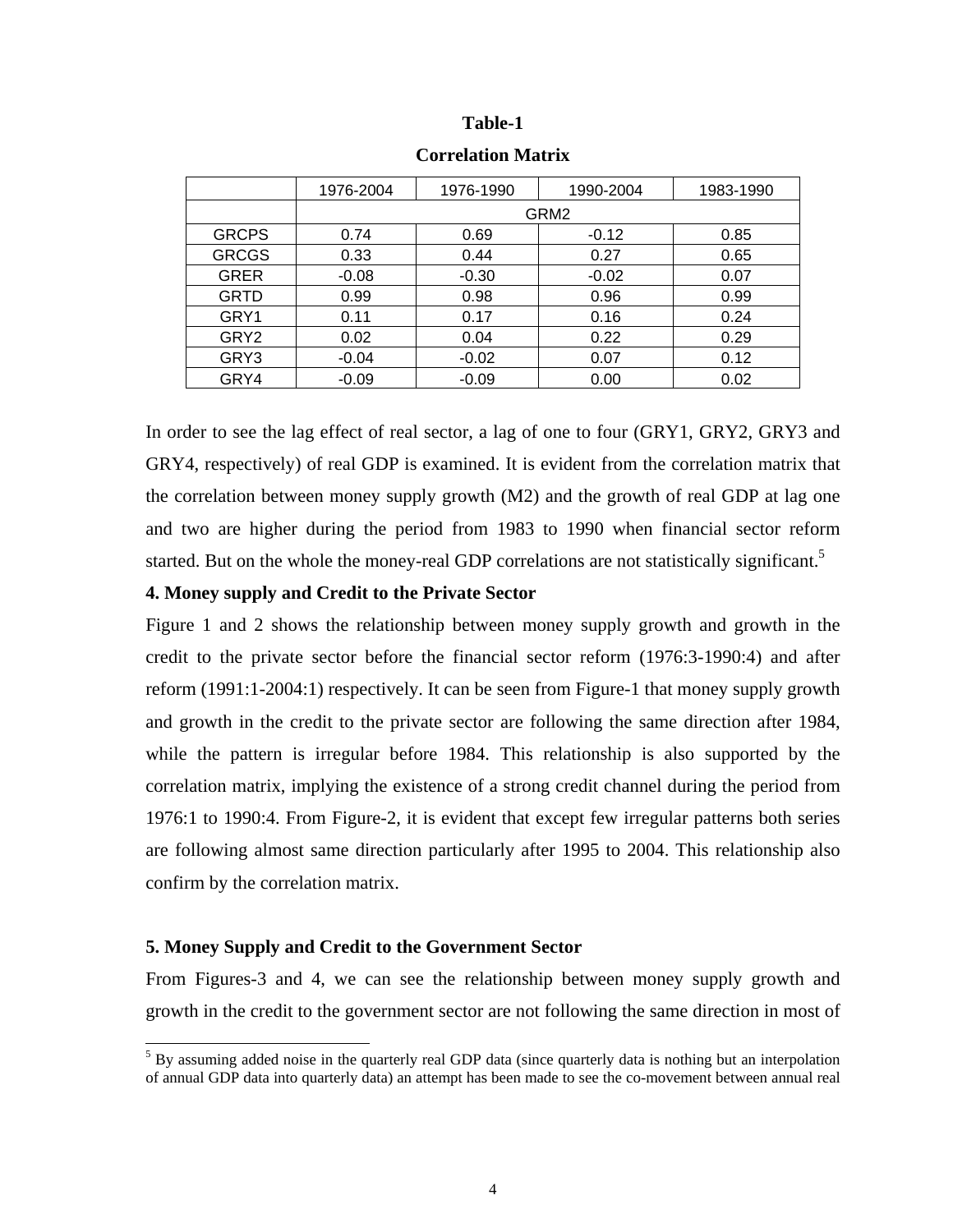the cases. This implies that transmission mechanism operates through credit to the private sector, which is also supported by a prior reasoning. An analysis of trends show volatility in both series before the financial sector reform program began. However, the volatility has smoothened out after 1990. From Figure 3 and 4 we do not get any evidence of close relationship between the money supply growth and growth rate in the credit to the government sector, which is also supported by the correlation matrix.

#### **Figure-1**

**Trends in Money Supply Growth and Credit to the Private sector Growth Sample Period: 1976:3-1990:4** 



**Figure-2** 

**Trends in Money Supply growth and growth in the Credit to the Private Sector Sample Period: 1991:1-2004:1** 



l

GDP growth and M2 growth by correlation matrix and trend analysis. The correlation between them appears to be extremely low and insignificant. So is the trend analysis.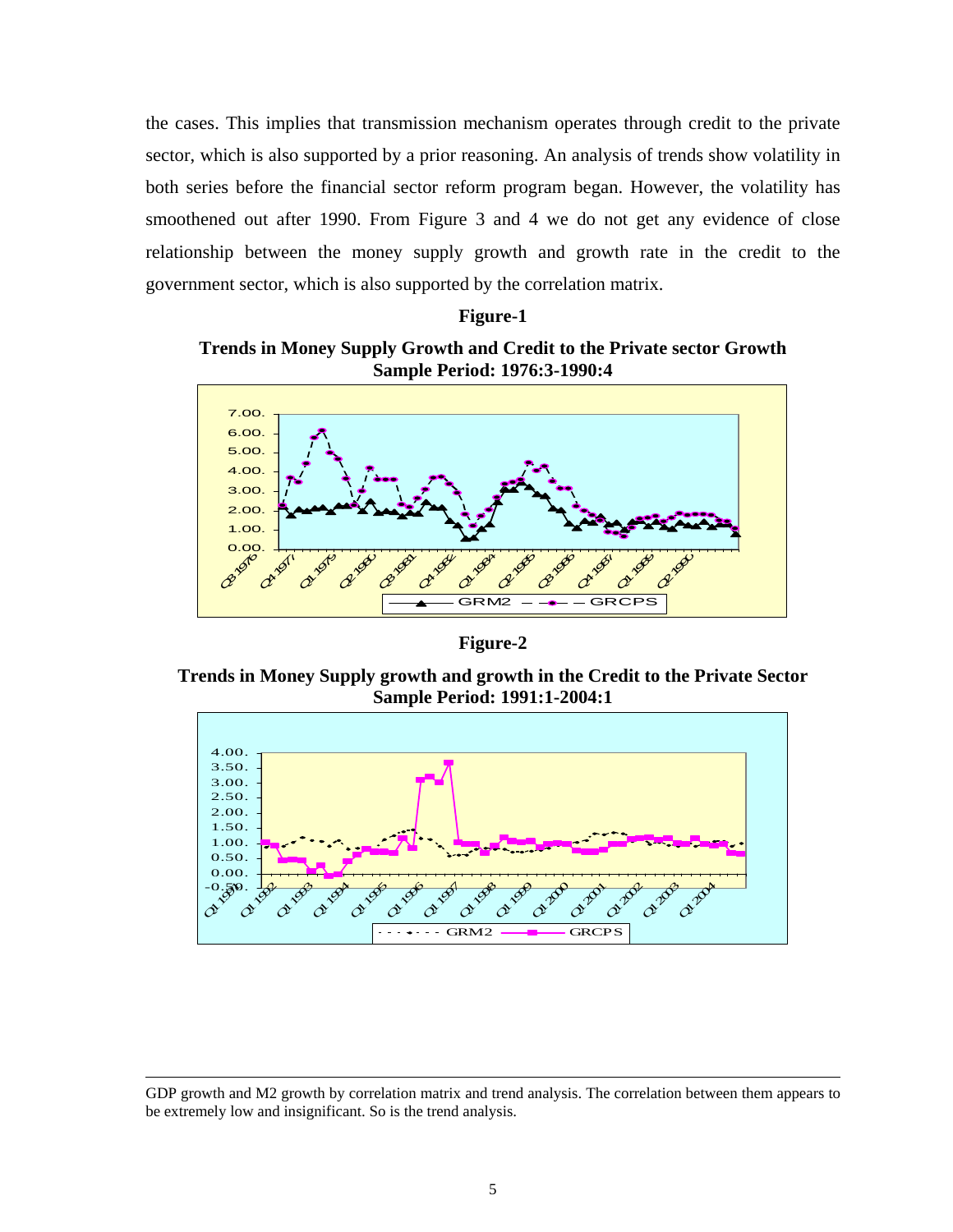#### **Figure-3**







**Trends in Money Supply growth and Growth in the Credit to the Government Sector Sample Period: 1991:1-2004:1** 



#### **6. Money Supply and Total Deposits**

Figure 5 and 6 show the relationship between money supply growth and growth in the total deposits. From Figure-5 and 6, we can see that money supply growth and total deposits growth are following the same direction in almost all the sample periods implying the existence of money channel in Bangladesh. It is also evident from Figure-5 and 6 that volatility in both series is much higher after 1990. The correlation matrix also confirms high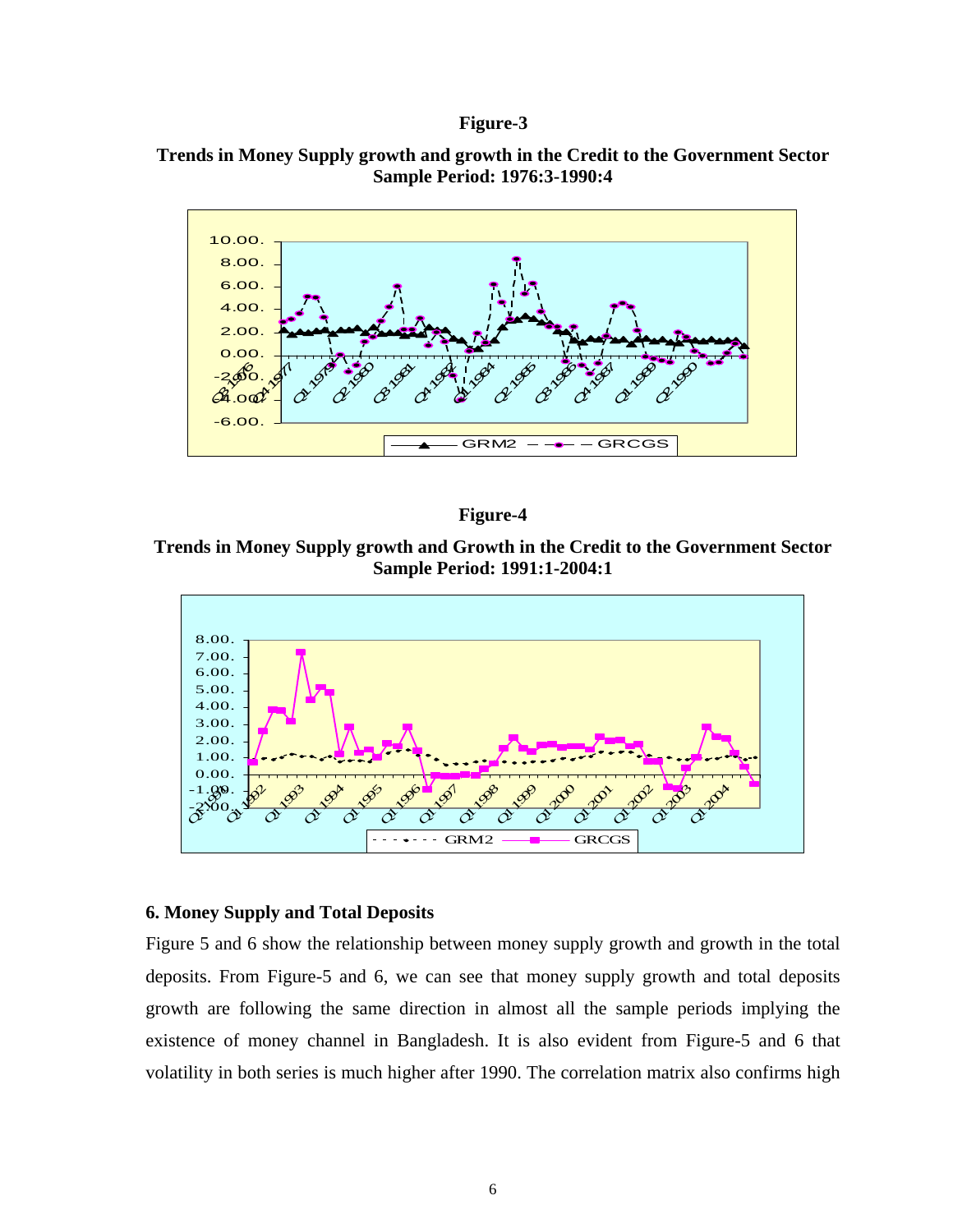correlation between money supply growth and growth in the total deposits for all the sample periods.





**Trends in Money Supply Growth and Total Deposits Growth** 

**Figure-6** 

**Trends in Money Supply Growth and growth in Total Deposits Sample Period: 1991:1-2004:1**



### **7. Money Supply growth and Real GDP Growth**

From Figure 7 (a) to 7(e) we can see the relationship between money supply growth and real GDP growth from quarterly data and annual data. Figures 7(a) to 7(e) show volatility in real GDP is higher before financial sector reform took place. However, it is evident from the correlation matrix that the correlation between money supply growth (M2) and the growth of real GDP at lag one and two are higher during the period from 1983 to 1990 when financial sector reform started. But on the whole the money supply growth and real GDP correlations are not statistically significant. It is also evident from Figure  $7(a)$  to  $7(d)$  quarterly data that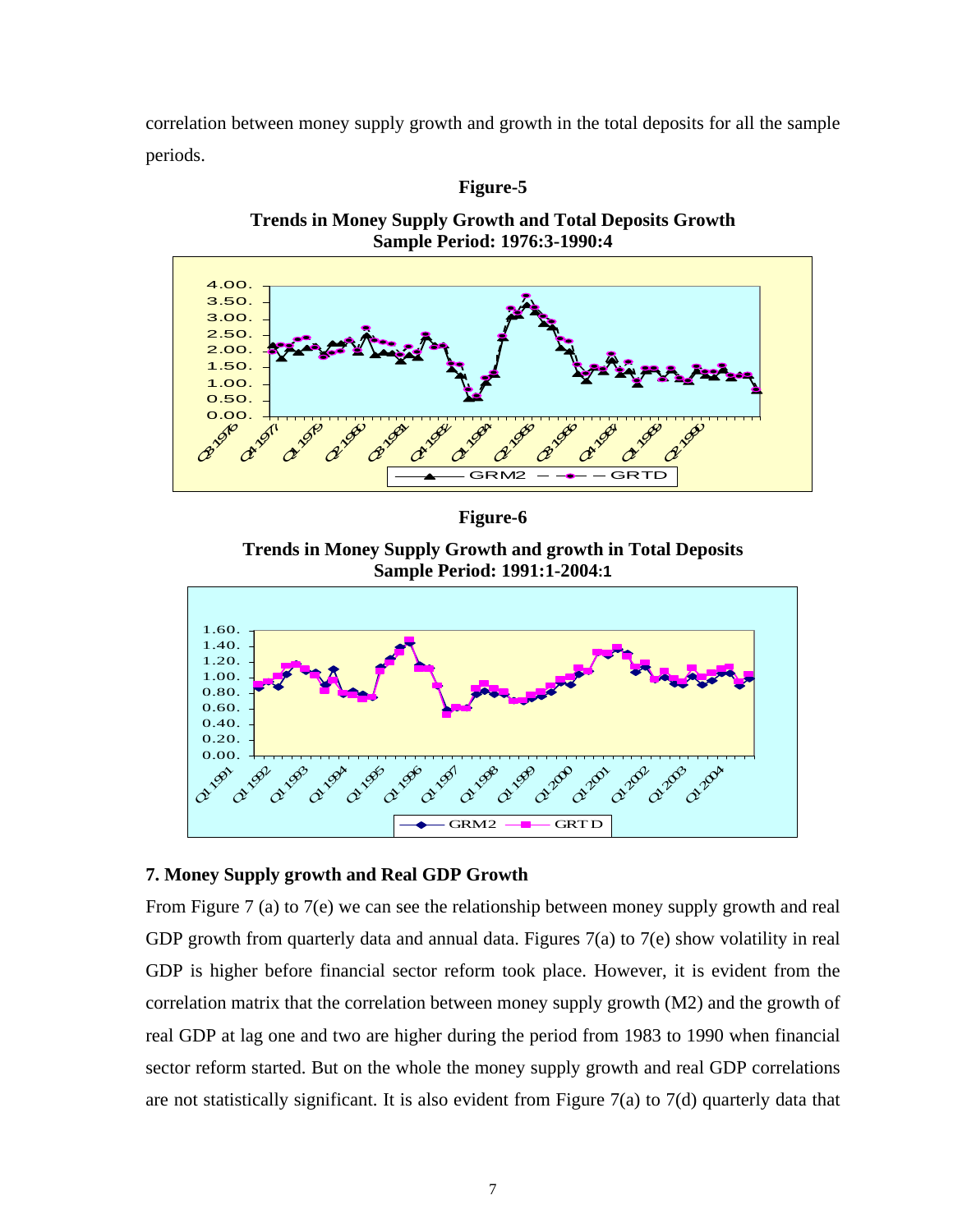an exogenous shock during FY89 to FY90 may contribute to a jump in real GDP. A data plot of annul real GDP Figure in 7(e) also confirms that. These discrete jumps largely relate to the flood losses of 1987 and 1988 and subsequent recovery.

### **Figure-7 (a)**

**Trends of M2 growth and lag one to four to Real GDP Sample Period: 1976-2004** 



**Figure-7 (b)** 

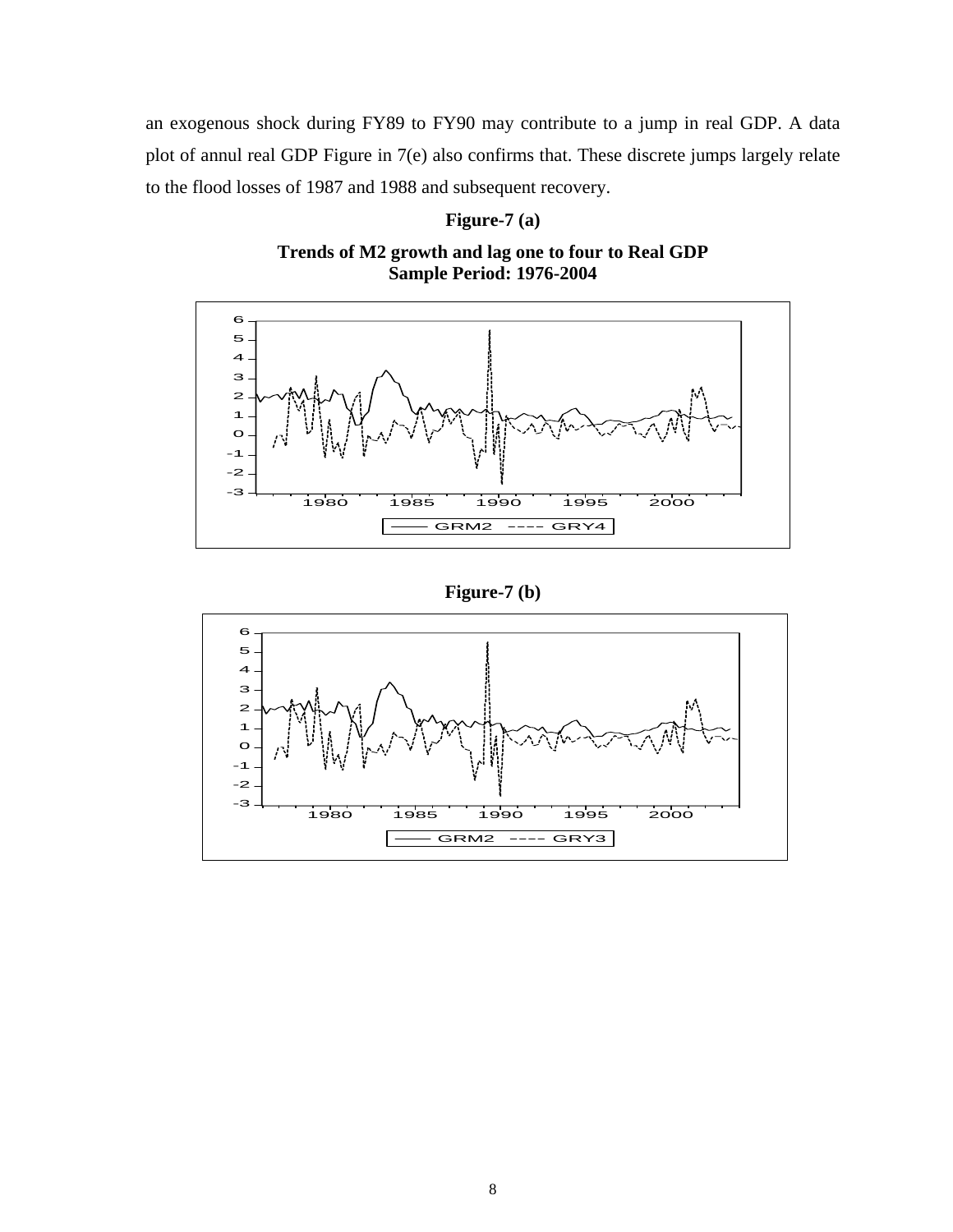



Figure-7 (d)



Figure-7 (e)

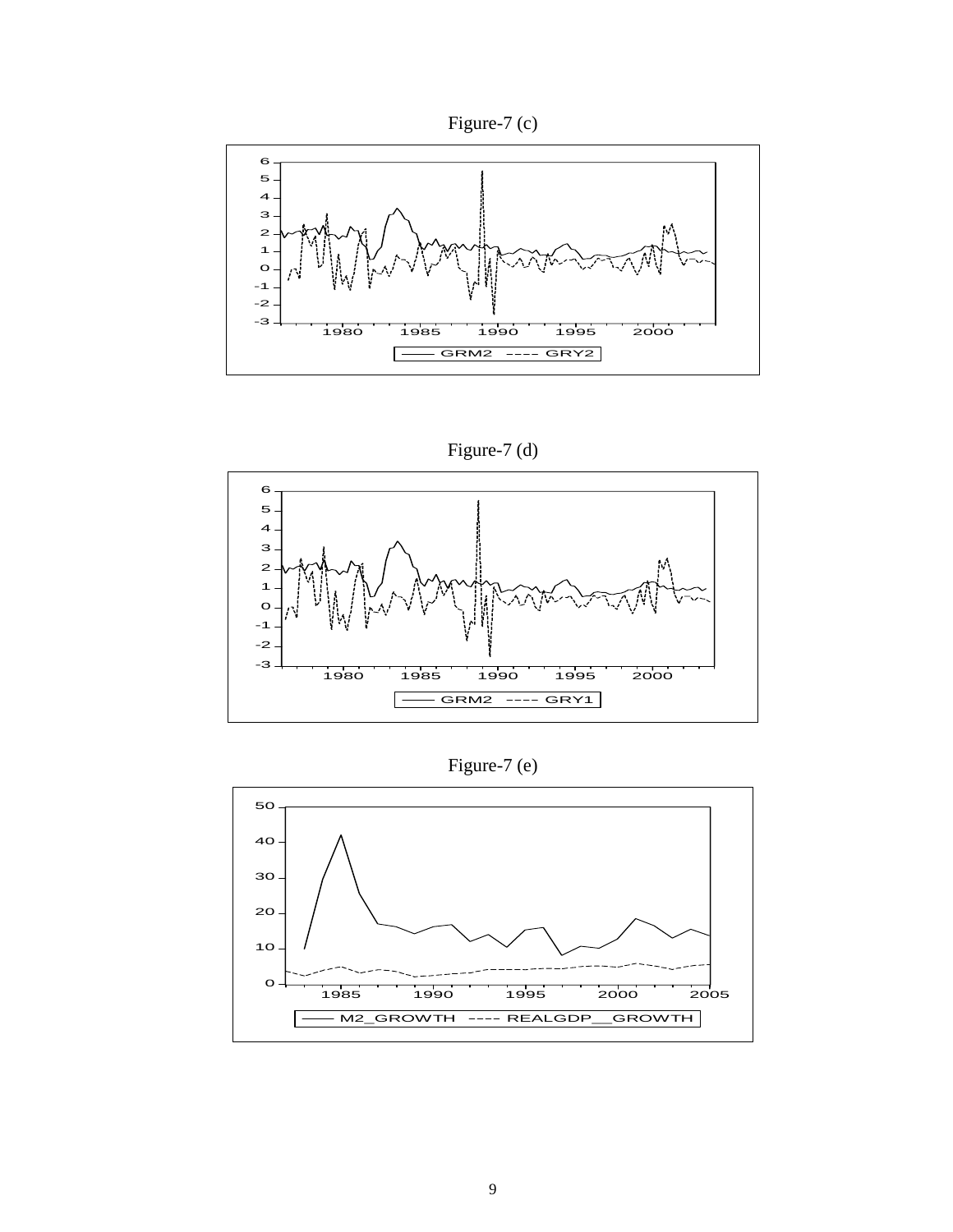#### **8. Money Supply growth and Nominal Exchange rate growth**

From Figure-9 and 10, we can see that the relationship between money supply growth and nominal exchange rate growth do not follow the same direction. The trend also confirms that volatility in the nominal exchange rate is much higher than that in the money supply growth for almost all the sample periods. The correlation matrix also indicates lower correlation between money supply growth and nominal exchange rate.

#### **Figure-8**

**Trends in Money Supply Growth and Nominal Exchange Rate growth Sample Period: 1976-1990** 



**Figure-9 Trends in Money Supply Growth and Nominal Exchange Rate growth Sample Period: 1991-2004**